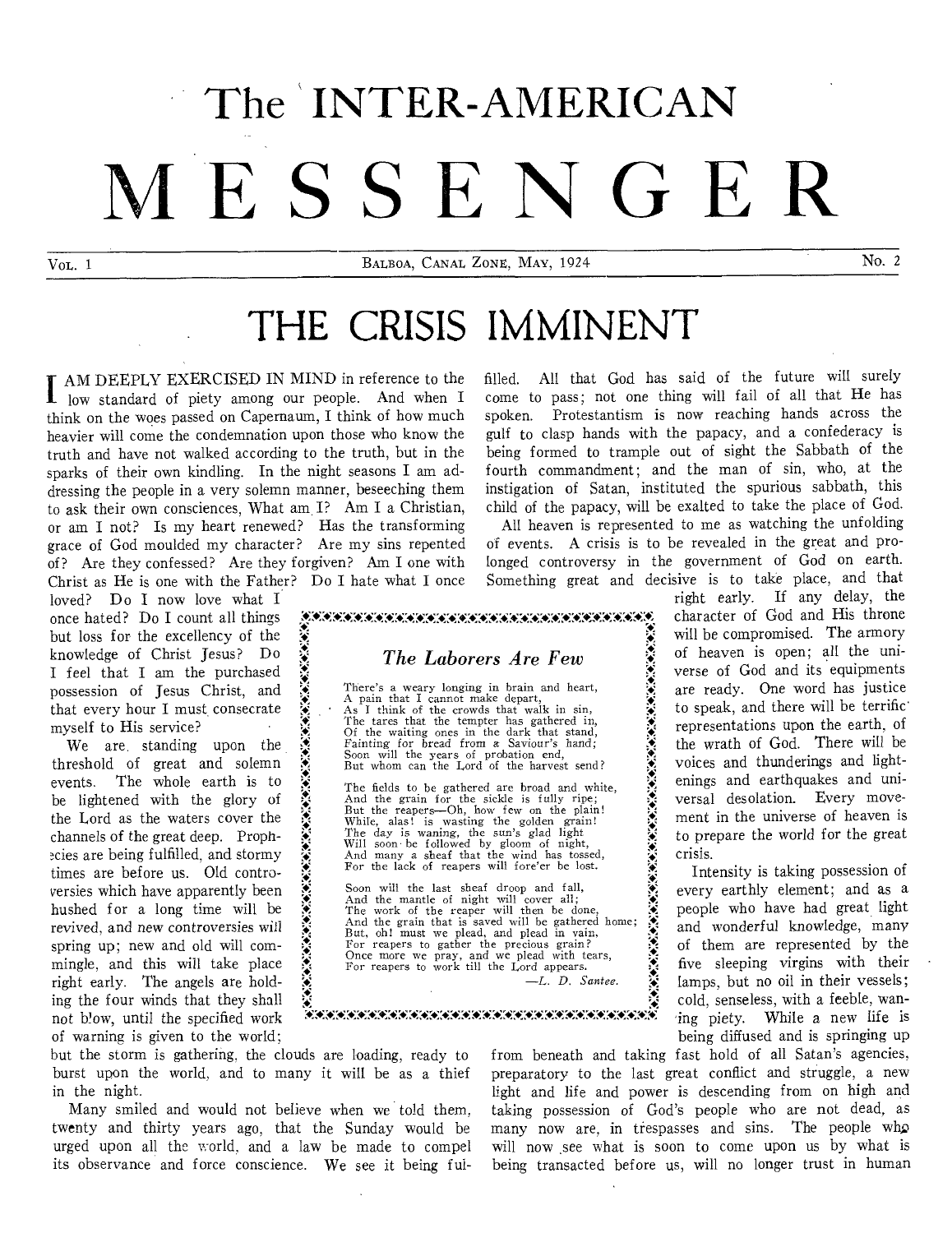inventions, and will feel that the Holy Spirit must be recognized, received, presented before the people, that they may contend for the glory of God, and work everywhere in the byways and highways of life, for the saving of the souls of their fellow-men. The only rock that is sure and steadfast is the Rock of Ages. Those only who build on this rock are secure. . . .

This blessed hope of the second appearing of Christ needs to be presented often to the people, with its solemn realities; looking for the soon appearing of our Lord Jesus to come in His glory, will lead to the regarding of earthly things as emptiness and nothingness. All worldly honor or distinction is of no value, for the true believer lives above the world; his steps are advancing heavenward. He is a pilgrim and stranger. His citizenship is above. He is gathering the sunbeams of the righteousness of Christ into his soul, that he may be a burning and shining light in the moral darkness that has enshrouded the world. What vigorous faith, what lively hope, what fervent love, what holy, consecrated zeal for God is seen in him, and what a decided distinction between him and the world! "Watch ye therefore, and pray always, that ye may be accounted worthy to escape all these things that shall come to pass, and lo stand before the Son of man." "Watch ye therefore, for ye know not what hour your Lord doth come." "Therefore be ye also ready; for in such an hour as ye think not the Son of man cometh." "Behold, I come as a thief. Blessed is he that watcheth, and keepeth his garments." ELLEN G. WHITE.

*Melbourne Australia, Feb. 18, 1892.*  [This testimony is not in any of the nine volumes. Why not clip it for your note book?]

# $\rightarrow$ *THE RALLYING CALL*

"Every movement in the universe of heaven is to prepare the world for the great crisis." Heaven is centering its efforts on the finishing of God's work on earth. And surely if Jesus were here today. He would say to the workers ip the Inter-American Division: "Lift up your eyes, and look on the fields; for they are white already to harvest."

The Spirit of the Lord has gone before us in this field, and has prepared the soil in the hearts of thousands for the reception of the seeds of truth, for their germination and for their rapid development. Shall we not arise ahd unite a'l our forces in co-operation with the heavenly intelligences in the accomplishment of this supreme task? The command of God to His people in this crisis hour is: "Go forward."

"The advancement of the missionary cause," said Dr. Duff, one of the early missionaries to India, "is not only our duty and responsibility, but it is an enjoyment which those who have once tasted would not exchange for all the treasures of the Indian mines, for all the laurels of civic success, and for all the glittering splendor of coronets. It is a joy rich as heaven, pure as the Godhead, lasting as eternity."

Every church member throughout this division has the opportunity of experiencing this joy. Every day we may do something for Jesus, something to help prepare the world for the great crisis. Thus we shall experience the joy of the Lord. "For what is our hope, or joy, or crown of rejoicing? Are not even ye in the presence of our Lord Jesus Christ at his coming? For ye are our glory and joy." I Thes. 2:19, 20.

The most effective service will be rendered when every member of the church is enlisted in active service for his Master and when all are thoroughly organized and trained, each to do his or her part in giving the warning message, and in helping to save the lost.

"Our General, who has never lost a battle, expects willing, faithful service from *every one* who has enlisted under His banner. In the closing controversy now waging between the forces of good and the hosts of evil, He expects *all*, *laymen* as well as ministers, *to take part.*  All who have enlisted as His soldiers are to render faithful service as minutemen, with a keen sense of the responsibility resting upon them individually." *Test. Vol. 9, page 116.* 

The church is represented under the figure of the human body. Each member of the church is a member of this spiritual body. "The eye cannot say unto the hand, I have no need of thee: nor again the head to the feet, I have no need of you. Nay, much more those members of the body, which seem to be more feeble, *are necessary." 1* Corinthians 12: 21, 22.

No one can say that the best he can do is so little, and so poorly done as to be of no value. Just as the human body would be imperfect with one of the least of its members gone, and its work impaired without the service of that member, so every member of the churcn is needed; and the service of the least, the most feeble member is required to complete the great task imposed on the church in this last hour of human probation by her risen and glorified Lord.

In some parts of our field the brethren and sisters in the churches are rallying to the call to personal service for others; and wonderful are the results that are following their devoted labor Scores, yes hundreds are responding to the last call of mercy that is being given by our laymembers who previously felt they could do but very little if anything in this sacred, solemn work. God can do great things through humble instruments when they are fully yielded to Him, and are under the control of His mighty Spirit.

We, as ministers, have often failed to realize what powerful forces for righteousness we have hidden away in our churches. Thoroughly trained and Thoroughly trained and anointed by the Spirit for service in visiting the people, in giving Bible studies in the home, in the field, in the shop or by the roadside, and even in preaching the truth to little groups, these brethren and sisters will develop strength far beyond our fondest hopes.

Who can say that we do not have men like Stephen, or Philip, or Barnabas in our churches, unrecognized as such as yet, but who must be searched out and trained' for service by the overseers of the flock of God? Good men we have, men who are "full of the Holy Ghost and of faith," through whose labors, if rightly directed, much people would be "added unto the Lord." Let us search out such, placing them as leaders over groups formed and trained for aggressive work. There are many kinds cf service to be rendered, and each believer should be appointed to perform the particular service for which he is best suited.

It is quite possible that at this very hour God is moving upon the hearts of members in our churches, urging them into the field of active service for Him but they hesitate to respond to God's call lest some one in authority in the church may restrain them. Shall we refuse to let others work lest they receive some of the glory that we feel should come to us? Every soul is now to be called into active service; and no one who is willing to work in harmony with his brethren, to proclaim the blessed message of truth without introducing a note of discord into the sweet harmony of this heavenly music, is to be forbidden or discouraged.

"Who are faithful stewards of the grace of Christ? Who are making wise division of labor, calling into active service every soul that has an intelligent knowledge of the truth, and giving to all a work to do?

"Those who are 'do-nothings' now, will have the superscription upon them 'Weighed in the balances, and found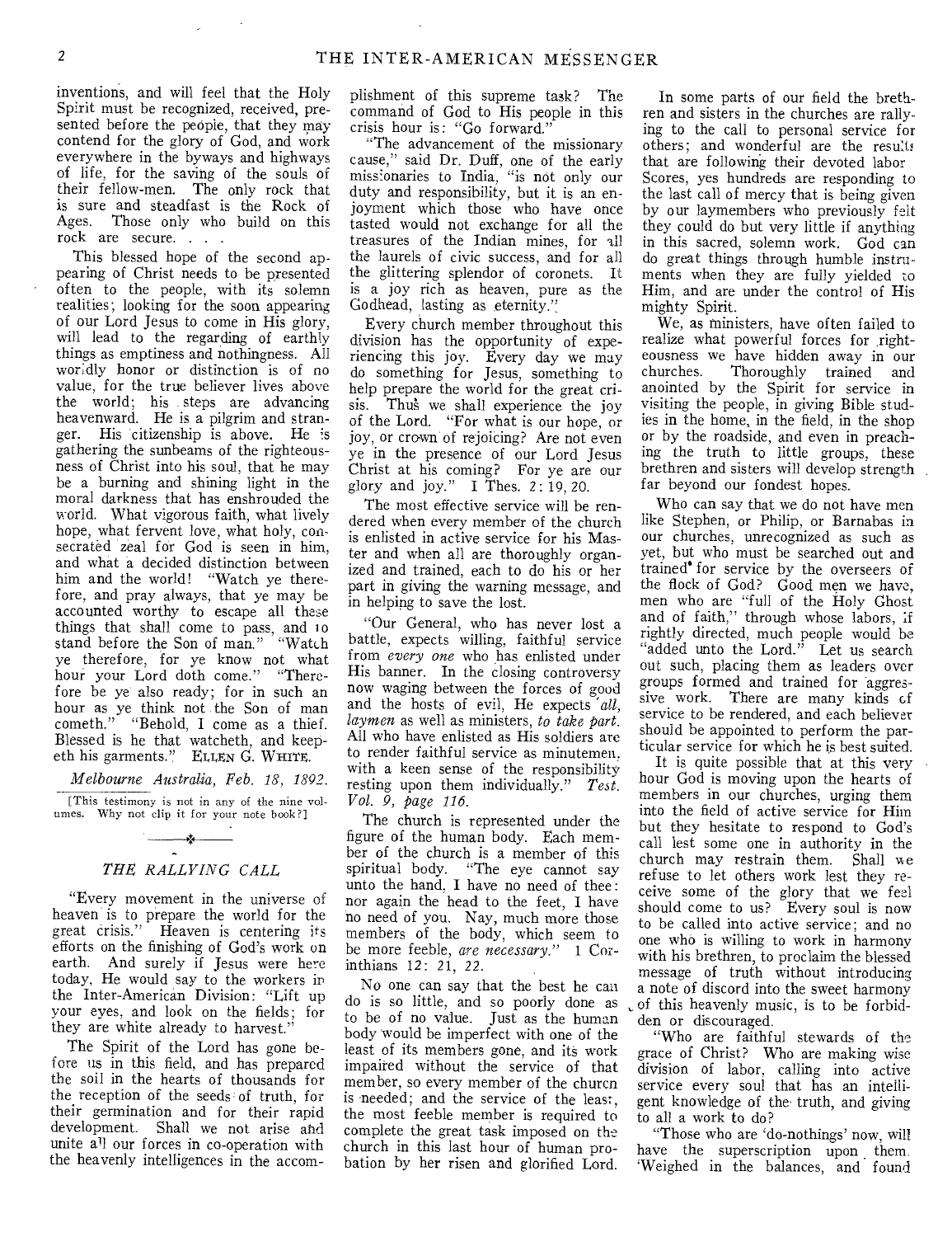wanting.' They knew their Master's will, but did it not. They had the light of truth, they had every advantage, but chose their own selfish interests, and they will be left with those whom they did not try to save." *Special Testimonies to Ministers and Workers, No. 4, p. 5.* 

"There is no one inactive in heaven, and no one will enter the mansions of bliss who has failed to show love for Christ, who has put forth no effort for the salvation of others."  $Id. No. 3, p. 39$ .

Vast territories are opened before us in this division where the light of truth has never penetrated. Whichever way we look we see rich harvests ready to be gathered, but there are none to do the reaping. Who will respond to the call to enter the colporteur field and thus become a self-supporting missionary? Hundreds are needed to labor in this line of consecrated ministry. Like Brother Lopez, who, over in Venezuela, freely gave his life for this glorious cause, we want many who stand ready, if need be, to pay the full price that the darkest corner of our field may be lighted with the glory of this message, and a people made ready in every part for the coming of our Lord.

The torch of truth must be kept moving. Our experienced laborers must as far as possible be released from the care of the churches, and sent forth into unentered fields. Shall we not leave the ninety and nine that are within the fold and go into the mountains in search of the lost sheep?

"Suppose Christ should abide in every heart, and selfishness in all its forms should be banished from the church: what would be the result? Harmony, unity, and brotherly love would be seen as verily as in the church Christ first established. Christian activity would be seen everywhere. The whole church would be kindled into a sacrificial flame for the glory of God. Every Christian would cast in the fruit of his self-denial to be consumed upon the altar. There would be far greater activity in devising fresh methods of usefulness, and in studying how to come close to poor sinners to save them from eternal ruin....

"The third angel of Revelation fourteen is represented as flying swiftly through the midst of heaven crying, 'Here are they that keep the commandments of God, and the faith of Jesus.' Here is shown the nature of the work of the people of God. They have a message of so great importance that they are represented as flying in the presentation of it to the world. They are holding in their hands the bread of life for a famishing world. The love of Christ constraineth them. This is the last message. There are no more to follow; no more invitations of mercy to be given after this message shall have done its work. What a trust! What a responsibility is resting upon all to carry the words of gracious invitation. 'And the Spirit and the bride say, Come. And let him that heareth say, Come. And let him that is athirst come. And whosoever will, let him take the water of life freely.<sup>"</sup>"  $Testimonies$ , Vol. V,  $baees$  206, 207. E. E. ANDROSS. *pages 206, 207.* 

### *THE WEST' INDIAN TRAINING SCHOOL*

The West Indian Training School, located at Mandeville, Jamaica, is our largest and best training school in the Inter-American Division. We can all be proud of the thorough work that is being done in this institution. Professor W. H. Wineland, the principal, and his noble band of instructors, are working in an untiring way for its success. The board of trustees are in full sympathy with its industrial features, as are also the conference president and his good wife. Speaking of the school, Professor Wineland, writing February 19, states:

"Our enrollment at the present time is ninety-six. All of these are home students, with the exception of seven. Of the home students, fifteen are working all their way; twenty-seven, half their way; five, about one quarter of their way; and the others are full pay students. About one half of our students are paying cash for school expenses. Eight of these earned scholarships the past vacation.

"At present we are conducting thirteen grades, and plan to add another grade next term. The literary work is almost identical with that of our schools in the States. But we are just getting on our feet industrially. However, we have a well-equipped furniture and cabinet making department which is securing a good amount of commercial work. We need a sand-papering machine, and a number of individual sets of tools for the carpentry students.

"Our agricultural department is paying expenses, supplying work for a number of students, and supplying our tables with vegetables and ground provision of various kinds.

"At present we are erecting a building for a new industry—a sheet metal factory. We plan to put on the market, gutterings, galvanized pails, and pans of various kinds. There is a demand for these things here, and we believe that

this factory will be successful. We are also planning to start a printing department. The school library is being enlarged, and the educational department improved.

"We have a good school. It is generally recognized as one of the best schools in the island. We have a number of students who are not of our faith. We plan that this school, established to train recruits for God's work, shall be head and shoulders above every other school in the island; and we are forging ahead to this goal.

"At present we have a financial agent who is gathering funds to build up the school. She has been working about ten weeks, and to date has secured \$2,000 cash. This is only a beginning. The people manifest a great interest in our work, and make liberal donations. The lady soliciting, Mrs. Wood, seldom receives less than five to twenty-five dollars at a call, and one contribution was five hundred dollars. A number have indicated their willingness to make an annual donation to the school.

"We are planning to divide our vacation into two periods of, perhaps, unequal lengths. Instead of one school term of thirty-six weeks, we will have two terms of eighteen weeks each. There will be a vacation after each term. Instead of giving four classes as full work, we will give two classes and double the lessons and period of recitation. Thus the student will complete two full units of work each term. This plan will make. it possible to conduct the school with a smaller teaching force than is now possible. It will make our wo:k less strenuous for it will give us a breathing spell at the close of each eighteen weeks of school. Those canvassing will spend two periods in the field. These will be shorter periods, but it will only be necessary to secure a half scholarship each time they are out.

"There are a few subscription schools in the island. The government has a system of elementary education which covers the island quite thoroughly. There are some, however, who are not willing to send their children to these schools, and so there are various private schools. Those who have the means engage a governness who usually lives right in the home and teaches the children.

"The people are very much in favor of church schools. I do not believe there will be any difficulty in getting church schools started when the proper time comes. The matter has been agitated and quite a sentiment worked up in their favor. We are training teachers, but do not have them ready to go into the field yet.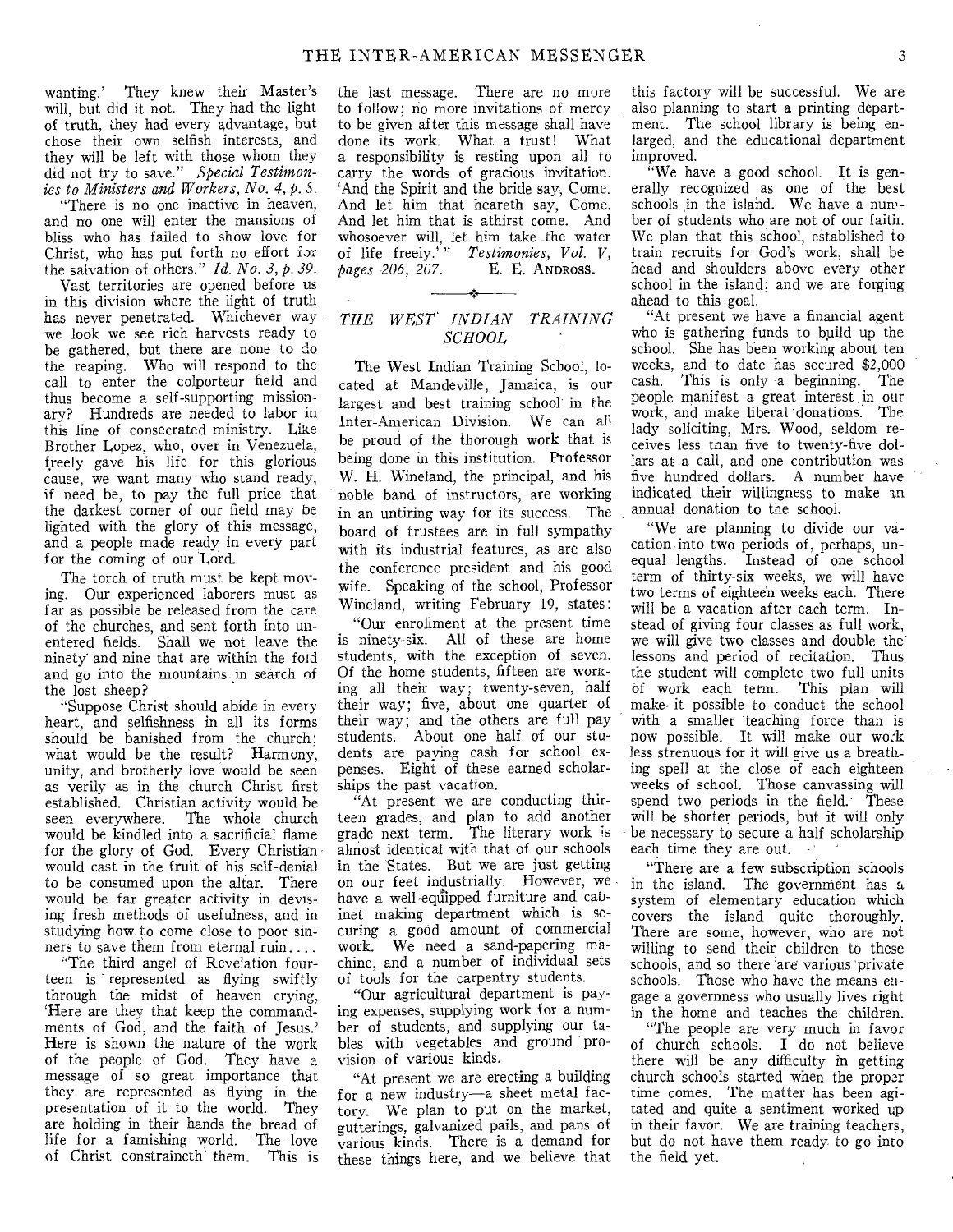"We have one church school at Kingston. It is being conducted by a man who received his education in one of the colleges here in the island. His assistant is a young lady who was in training here at our school for two terms. The enrollment of their school is over one hundred, and they are carrying work in grades one to eight."

Our prayer is that the Lord may open the way for more church schools in Jamaica and that the training school may continue to be as "a city set on a hill," giving intellectual and spiritual light to hundreds in that populous island. C. J. BOYD.

# Antillian Union Mission

J. A. LELAND - - - - *Supt.*  A. P. CHRISTIANSEN - - *Secy.-Treas.*  G. D. RAFF  $\cdot$   $\cdot$  *Field Miss. Secy. Office Address:* Corrales 2-A, Havana, Cuba

#### *SEED SOWING IN FOR TO RICO*

Since accepting the truth, about two years ago in Porto Rico the Nogueras brothers have spent most of their time in the colporteur work. These brothe's are true colporteur evangelists. During this time they have worked in the same field, re-working their territory. Each has bought a horse, and they work the country districts as well as the towns. Not long ago, while making a delivery of books in the country, one of the colporteurs was slapped in the face by a Catholic priest of the Dominican order who was visiting a family where the colporteur had a book to deliver.

Not only do they sell books, but when they find an individual who is interested in the Bible, they study the Word with him. In this way they have led many to the truth. In one town they have a large company interested, and already several are preparing to be baptized. A hall has been rented and services are being held. One of the brothers has been asked by the mission to act as leader of this company until some one can be found to take charge.

They say that there are many advantages in going over and over the same territory. Success has attended them in their work, and if faithful many stars will adorn their crowns, as fruit of their<br>faithful sowing. G. D. RAFF. faithful sowing.

Pastor J. A. Leland, superintendent of the Antillian Union, recently sent us a good report of his visit to the Bahamas:

"We had some of the best meetings that we have ever had in any of the fields. On Sabbath more than twenty came forward and gave themselves to the Master for service in a definite way. Satan tried to get our eyes off the real thing, but we held to our theme, and I am sure great victories were gained."

This is only a brief excerpt from his good letter; but surely it rejoices our hearts to see the light burning more and more brightly over in the Bahamas where our faithful colporteurs first lighted the torch of truth back in the nineties—about thirty years ago. You will also be happy to learn that Pastor and Sister M. A. Altman have recently connected with the work in this field. They bring to the Bahamas a wide experience in mission work, having served this cause both in England and Africa as well as America.

For 1923 Porto Rico had a colporteur goal of \$12,000. But the busy men with the books did not stop there. When the year closed the book sales had swept \$1,507.95 past the goal. The colporteurs had averaged \$2.10 per hour in their sales through the year. Think what this means to Porto Rico as the prayers of these faithful workers, and of a host of others, are still with the silent soul winners that have found their way into hundreds of Porto Rican homes.

If you have read Professor Wineland's splendid report of our West Indian Training School, you will be interested in the following excerpt from a letter received from Pastor C. E. Wood, president of the Jamaica Conference. It was written May 1. "We have been having a very severe drought throughout Jamaica the past months:" says Pastor Wood, "and last night's paper stated that the government revenue receipts were falling far short of their estimates, and that more than twenty thousand land owners were in arrears with their taxes because of the drought conditions. When I think of the six hundred pounds that Mrs. Wood has raised for our college during this period of drought, I greatly marvel where it comes from. But it is surely a fulfillment of God's promise."

Brother William Steele sends a word of cheer from Santo Domingo. He and three other workers set their combined Harvest Ingathering goal at \$900.00; and in twenty days of earnest prayer and faithful service, they passed this goal by almost \$50.00. The success of this campaign will mark the dawn of a new era in our mission work in Santo Domingo. Our workers there will now be

able to do some of the things for whicn their hearts have been yearning, and which the work there has needed so much. In closing Brother Steele says: "I know that we have God's last message of mercy to a dying world. My only desire is to labor until the Lord shall come.'



*Choose for us, Lord, Nor let our weak preferring Cheat us of good Thou host for us designed; Choose for us, Lord, Thy wisdom is unerring, But we are fools and blind!* 

*Let us press on In patient self-denial— Accept the hardships, Shrink not from the loss; Our portion lies Beyond the hour of trial, Our crown beyond the cross!* 

*—W. H. Burleigh.* 

|  | <b>Aztec Union Mission</b>                                      |                          |  |                          |
|--|-----------------------------------------------------------------|--------------------------|--|--------------------------|
|  | D. A. PARSONS<br>M. R. BATTEE                                   | <b>Contract Contract</b> |  | $Subt$ .<br>Secy.-Treas. |
|  | Office Address: 4a. Querétaro No. 74,<br>México, D. F., México. |                          |  |                          |

The mail has brought more good news about our work among the Indians  $rp$ in Salvador which was mentioned in the April issue of this paper. In his letter, Pastor E. P. Howard, director of this mission says: "Brother Bodle and family will move into our new mission home in the country at Loma-Paraiso the latter part of April; and school there will begin about May I. It is strictly a missionary enterprise. The attendance may not be large this year, but it will grow. It is not intended to take the place of a central school, but it could be utilized for four or five internes for training. Two or three young people will begin at once to train for evangelistic teachers. The work greatly needs medicalevangelistic teachers for country work."

"We believe that 1924 should be a record year in this field," says Brother Howard in the same letter; "and we are working hard to that end, and trust we shall not be disappointed. We certainly are not discouraged, and are pressing forward, a united working force, fully expecting God to bless abundantly our consecrated efforts. There is but little time left and may the Lord give us many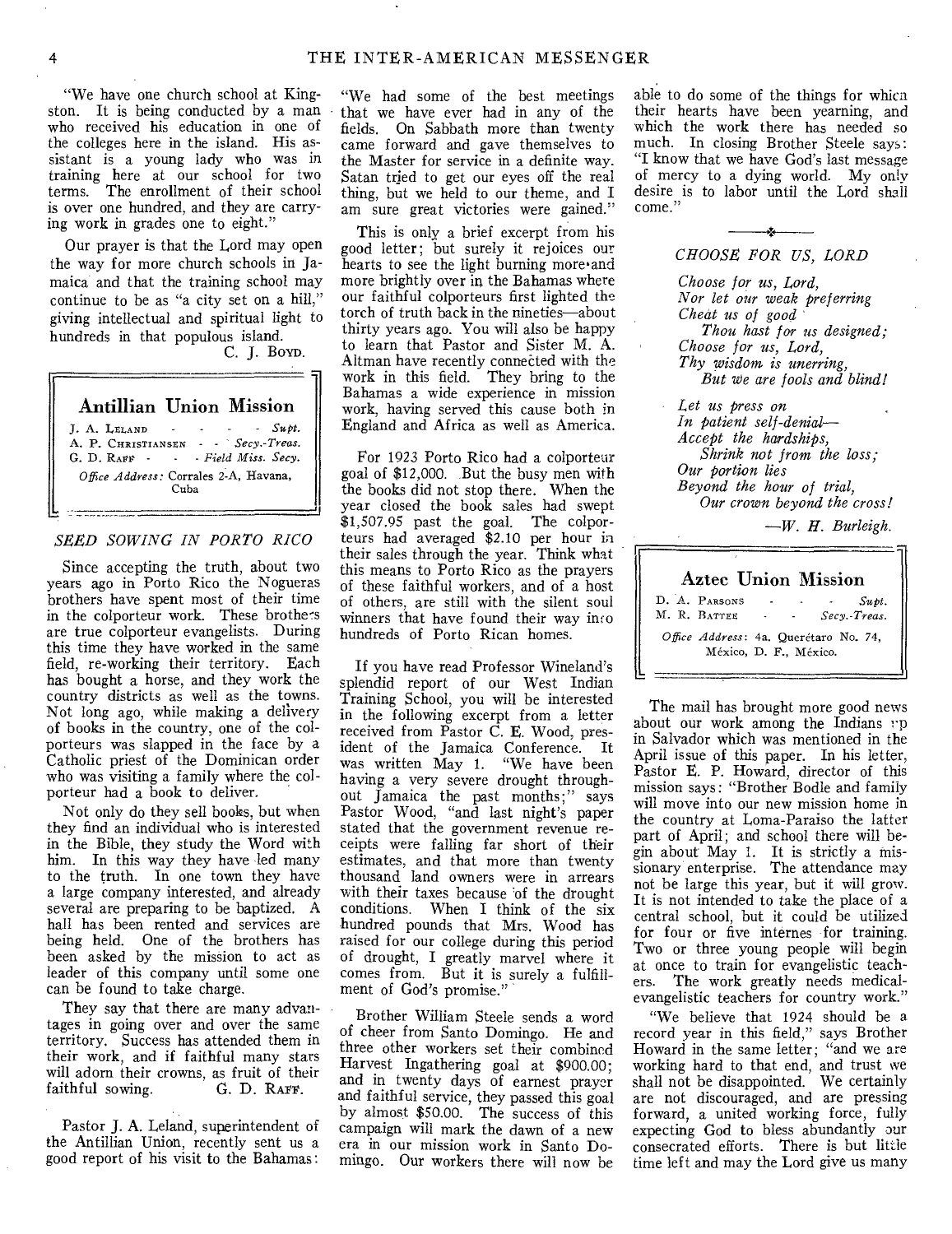souls for our hire. But of supreme importance is our personal connection with our Saviour. O that each one of us, every member of the church, might consecrate himself without reserve to God for service! Then the work would end quickly and we could go home."

Then follow these three important quotations from the Spirit of Prophecy: "If every soldier of Christ had done his duty, if every watchman on the walls of Zion had given the trumpet a certain sound, the world might ere this have heard of the warning message." *Test. Vol. IX, p. 29.* "Soon the battle will have been fought, the victory won. Soon we shall see Him in whom our hopes of eternal life are centered. And in His presence the trials and sufferings of this life will seem as nothingness." *Prophets and Kings, p. 732.* "Light after light has come to me that the work will be wound up when we least expect it." *Review and Herald, June 22, 1905.* Following these quotations, I think, Brother Howard expresses the longing of every heart, for he says: "I long to have God use me and to be ready for that day."

# Caribbean Union Mission W. E. BAXTER - - - Supt. C. E. KNIGHT - *Secy.-Treas. Office Address:* Apartado 136, Caracas, Venezuela

#### *DOING SOMETHING WORTH WHILE*

One day during the Harvest Ingathering Campaign, while on the tram car, Pastor H. J. Edmed, president of the South Caribbean Conference, overheard two men near him discussing Seventh dayAdventists and the Harvest Ingathering paper.

"You may say what you like about the Adventists," said the one to the other, "but they are doing something worthwhile in the world. I saw their magazine, and it is wonderful the many lines of work they are doing; they seem to have covered the whole world.

Very probably many other favorable remarks were made in the South Caribbean Conference, during the enthusiastic Harvest Ingathering campaign conducted there this spring. This is only one of many incidents which show clearly one of the blessed influences of the Harvest Ingathering work.

Every one in the South Caribean Conference seemed to enter heart and soul into this campaign for gathering funds to be used in speeding the last message

of mercy to a dying world; and found in this work a precious opportunity for carrying to friends, neighbors, and strangers the sweet story of the onward march of the Third Angel's Message. When our church at Port-of-Spain, the head quarters of our work in that conference, had raised \$688.06, some over a third of their goal, Pastor Edmed wrote: "And the enthusiasm is growing stronger every week. Sister Carter, although 104 years old, is working with almost youthful enthusiasm.'

Surely if one at the age of 104 can enter active service for the Master, there is no good reason why all the rest of us should not be "doing something worth while" to help speed the finishing of the work.

"We started with a goal of fifty new converts for the church at Port-of-Spain (Trinidad) for 1924," writes Brother George Haining, pastor of the church, "But," he continues, "two weeks ago we baptized twenty-one; and twenty-five are in the new baptismal class. We hope by the close of June to hold a praise service to thank God for giving us our goal for the year during the first six months." Then a little further on in his letter, he says: "The churches seem to be awakening to the sense of their need of a deeper consecration; God's Spirit is at work."

Over in Barbados we find the same earnest spirit stirring our workers to their utmost endeavor. "We have set our church goal, in the Harvest Ingathering campaign, at \$1200.00 this year, and the year is really bad," wrote Brother J. V. Minner, who is located at Bridgetown, Barbados. "But," he continued, "I feel sure that God will give us our goal. The cane crop is short, but sugar is still a fair price, and that may help things out wonderfully." Then speaking of another phase of the work, he said: "In regard to the theatre effort, we are still reaping the harvest. The last Sabbath of the old year I baptized ten, and I expect within the next few weeks to baptize about twenty more of those who attended the theatre meetings."

One day when Brother A, A. Grizzle, in charge of our work in Colon, R. P., called at the division office, he related an experience that may help others to go and do likewise. At our request he jotted down the pith of the story as follows:

"A young convert, who was eager to share in the recent \$300 campaign for helping to complete the new church in Panama city, found a way to earn money. She sold literature; and on her way

to and from work, she gathered wild fruit which she sold to the sailors that jammed the streets almost everywhere during the visit of the fleet in April.

"More than this, our ambitious young convert inspired others to find ways of making money for the church fund. 'You can make pretty artificial flowers. Why don't you make some and sell these for the church fund?' she inquiringly suggested. These friends had never thought of doing that; and with the suggestion, fear subdued their weak and untried faith. How could they ever sell flowers? Finally, however, the young convert persuaded her friends to make the flowers; and then she accompanied them in their efforts to sell them. The sales were made; and the individual goals reached, all because a young girl was willing to try, and to help others try."

From the western part of the Caribbean Union, over in Colombia, Pastor E. M. Trummer, director of the mission, writes from Barranquilla, where he and Sister Trummer have been laboring for a short time. He says: "We are very thankful for the rich blessings God has given us on this trip. The first Sabbath, we had the joy of organizing our second church in this field here in Barranquilla. I ordained Brother Redondo as the local elder of this church of twelve, which is the fruit of his labor.

"Mrs. Trummer and I have been doing our Harvest Ingathering work in this city. However, as I had the institute work and the evening meetings, Mrs. Trummer has done all the soliciting. " While I was out with the colporteurs, she spent over a week in Ingathering work, Brother Redondo's daughter accompanying her. We are happy to tell you that we have been able to raise more than six hundred dollars in our campaign this year."

We rejoice to be able to pass on to you the good news that word has come saying Pastor C. E. Knight and his wife are now planning to join our forces in this union soon. These earnest workers are not strangers to this field, and we bespeak a hearty welcome for these recruits as they come to strengthen the thin ranks of the Lord's far flung battle line. It brightens the horizon qf the future with the hope of more rapid advancement in the closing work for God.

"We are living in the time of the end. . . . Great changes are soon to take place in our world, and the final movements will be rapid ones." *Vol. IX, p.11.* 

 $\rightarrow$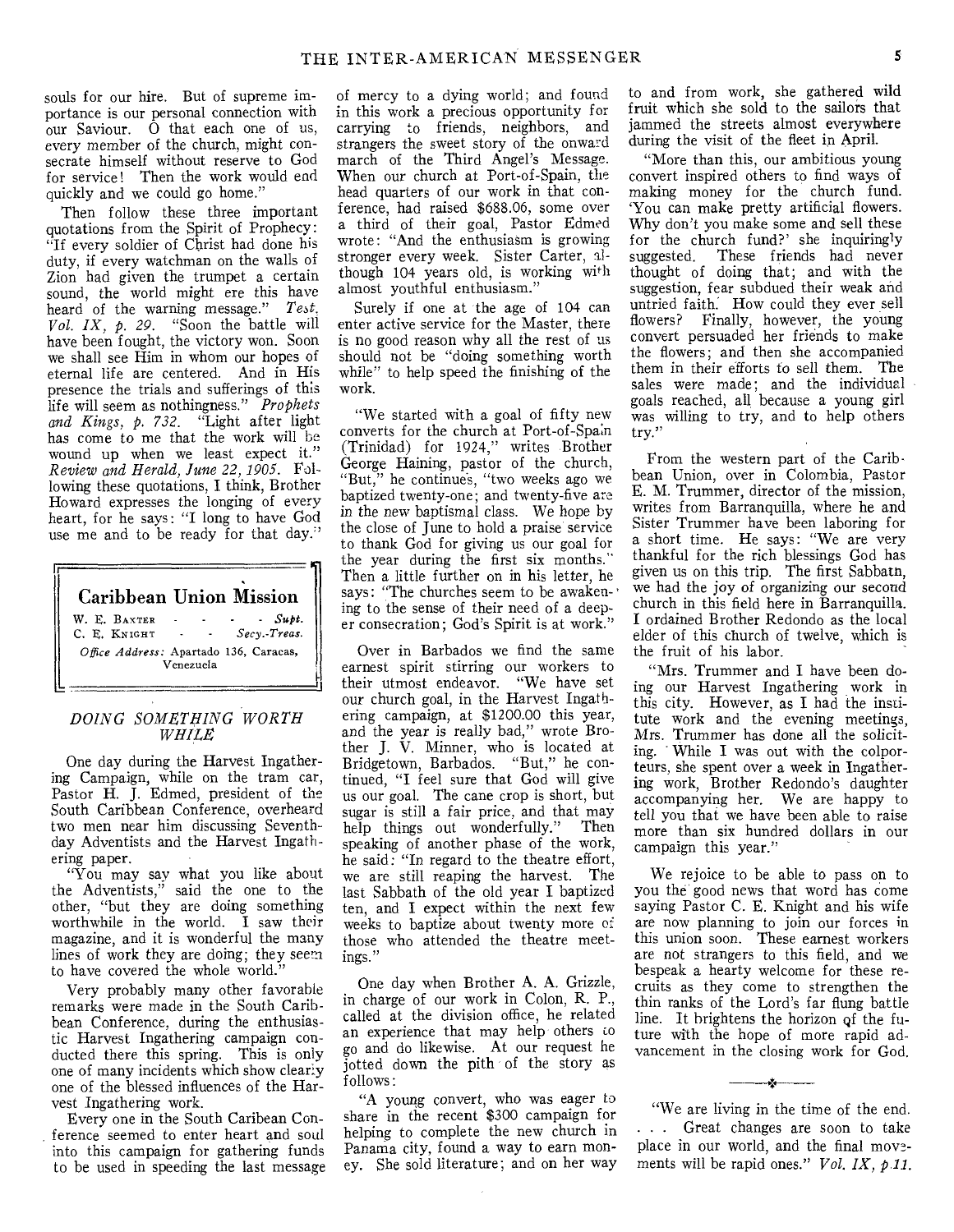#### PUBLISHING DEPARTMENT

H. C. KEPHART - *Manager*, Central Amer. Branch, Pacific Press Pub. Assn. S. E. KELLMAN **S. Secretary**, Division Publishing Department

#### *INSTITUTES*

A short colporteurs' institute was held in connection with the Harvest Ingathering institute of the mission workers at Aibonito, Porto Rico. As those who attended were all experienced canvassers little time was taken up in general instruction. Some of the most important points touched during the institute were "The Value of Our Time," and "The Relation of the Colporteur to the Tract Society." This last topic was well discussed and each colporteur promised to make a special effort this year to settle his account with the mission.

Last year's goal of \$12,000 was passed by \$1,507.95 in books delivered. The field had an average of ten colporteurs each month of the year, and they averaged \$2.10 per hour for time worked. As Santo Domingo has been set apart into a separate mission field, and as the Porto Rican mission is without a field secretary just now, it was thought best to set a goal for the present year for \$10,000 in sales.

On the tenth of March sixteen smiling colporteurs met in an institute at Manacas, Cuba. Besides the general instruction and other points discussed, a far-reaching and good resolution, favoring the tract society as well as the colporteurs, was discussed and voted by the colporteurs. The gist of the resolution is that the colporteur is to satisfactorily settle for the first order of books before the second order will be sent.

The individual goals of the sixteen colporteurs totaled \$28,300.00, but as they delivered \$29,523.00 worth of literature last year, we believe that they will reach a total of \$30,000.00 in 1924. Last year, on an average, each colporteur delivered over \$2,200 worth of truth-filled literature. About nine and one-quarter tons of these silent messengers are being distributed throughout Cuba each year. Surely the Lord's Word will not return to Him void.

G. D. RAFF.

"SATAN knows better than God's people the power that they can have over him when their strength is in Christ. The weakest believer, firmly relying upon Christ, can repulse Satan and all his host."-Test. *Vol. 1-, page 341.* 

.1'

#### *COLPORTEUR REPORT FOR THE ANTILLIAN UNION*

About seventeen tons of gospel literature, or about 13,318 books of average size, were placed in the homes of the people in the Antillian union during 1923, representing a value of \$53,273.53. This has been the the second-best year in book sales since the beginning of the work in these fields. We hope to see the time when the Antillian union will be able to do much better, as last year only three fields in the union were well manned and sent in their monthly reports. The average per hour for the thirty-six colporteurs in the union, for books delivered, was about \$1.70. This

is not such a large average, when compared with some other fields, yet very few laboring men get eighty-five cents an hour. It seems to me that the most important lesson for our colporteurs to learn is the value of time. When this lesson is well learned and practiced the literature sales throughout the world will show a great gain. The Antillian union has delivered, during the last eight years, over \$312,861.00 Worth of books.

G. D. RAFF.

#### *RESULTS OF SELLING "EL CENTi-NELA"*

The other week a letter came to our office in Havana, Cuba, reading something like this:

"Some time ago I bought a copy of *El Centinela,* and finding it such a good and instructive magazine, I am writing for further information as to how I should send the money for a year's subscription."

*SALES REPORT, JANUARY TO APRIL, 1924 CENTRAL AMERICAN BRANCH, PACIFIC PRESS PUBLISHING ASSN.* 

| ĥ,                | Subscription | Trade    | Educa. | Tracts | Total     |
|-------------------|--------------|----------|--------|--------|-----------|
| Bahamas           |              | 26.45    | 143.50 |        | .169.95   |
| Cuba              | 2,780.30     | 497.75   | 15.00  | 40     | 4,293.45  |
| Haiti             | 8.70         | 53.95    | 2.50   | 17.50  | 82.65     |
| Iamaica           | 1,180.05     | 128.70   | 16.00  |        | 1,324.75  |
| Porto Rico        | 945.50       | 134.40   |        | 15.00  | 1,094.90  |
| Antillian Union   | 5,914.55     | 841.25   | 177.00 | 32.90  | 6,965.70  |
| Guatemala         | 396.05       | 36.50    |        | 64.90  | 497.45    |
| Honduras          | 181.70       | 295.55   | 77.30  | 39.75  | 594.30    |
| Mexico            | 2,610.25     | 193.65   | 28.20  | 7.50   | 2,839.60  |
| Salvador          | 2,137.00     | 116.55   | 39.55  | 2.00   | 2,295.10  |
| Aztec Union       | 5,325.00     | 642.25   | 145.05 | 114.15 | 6,226.45  |
| Colombia          | 5.50         | 53.20    |        | .35    | 59.05     |
| South Caribbean   | 818.50       | 357.30   | 8.10   | 2.90   | 1,186.80  |
| Venezuela         | 115.85       | 162.20   | .60    | 11.25  | 289.90    |
| West Caribbean    | 2,263.75     | 235.15   | 117.70 | 20.20  | 2,636.80  |
| Caribbean Union   | 3,203.60     | 807.85   | 126.40 | 34.70  | 4,172.55  |
| TOTAL SALES, 1924 | 14,443.15    | 2,291.35 | 448.45 | 181.75 | 17,364.70 |
| TOTAL SALES, 1923 | 51,202.15    | 3,401.80 | 664.05 | 188.75 | 55,456.75 |
| Decrease          | 36,759.00    | 1,110.45 | 215.60 | 7.00   | 38,092.05 |

Following our usual custom, a detailed sales report for our field is being published. As it is also customary to comment upon good reports, and have very little to say when the reports are unfavorable, our remarks will be limited to a very few observations, for our sales have not met our expectations. It is interesting to note that while our April sales last year were in excess of \$18,000 (consisting of \$7,093.00 to the Antillian Union, \$9,734.65 to the Aztec Union, and \$1,885.00 to the Caribbean Union), the April sales in 1924 were but \$3,959.60 (made up of the following totals:  $$2,728.20$  to the Antillian Union,  $$922.50$  to the Aztec Union, and \$308.90 to the Caribbean Union); so that during this one month the shortage was increased by more than \$14,000. We face a large task the next eight months if we regain all our lost ground.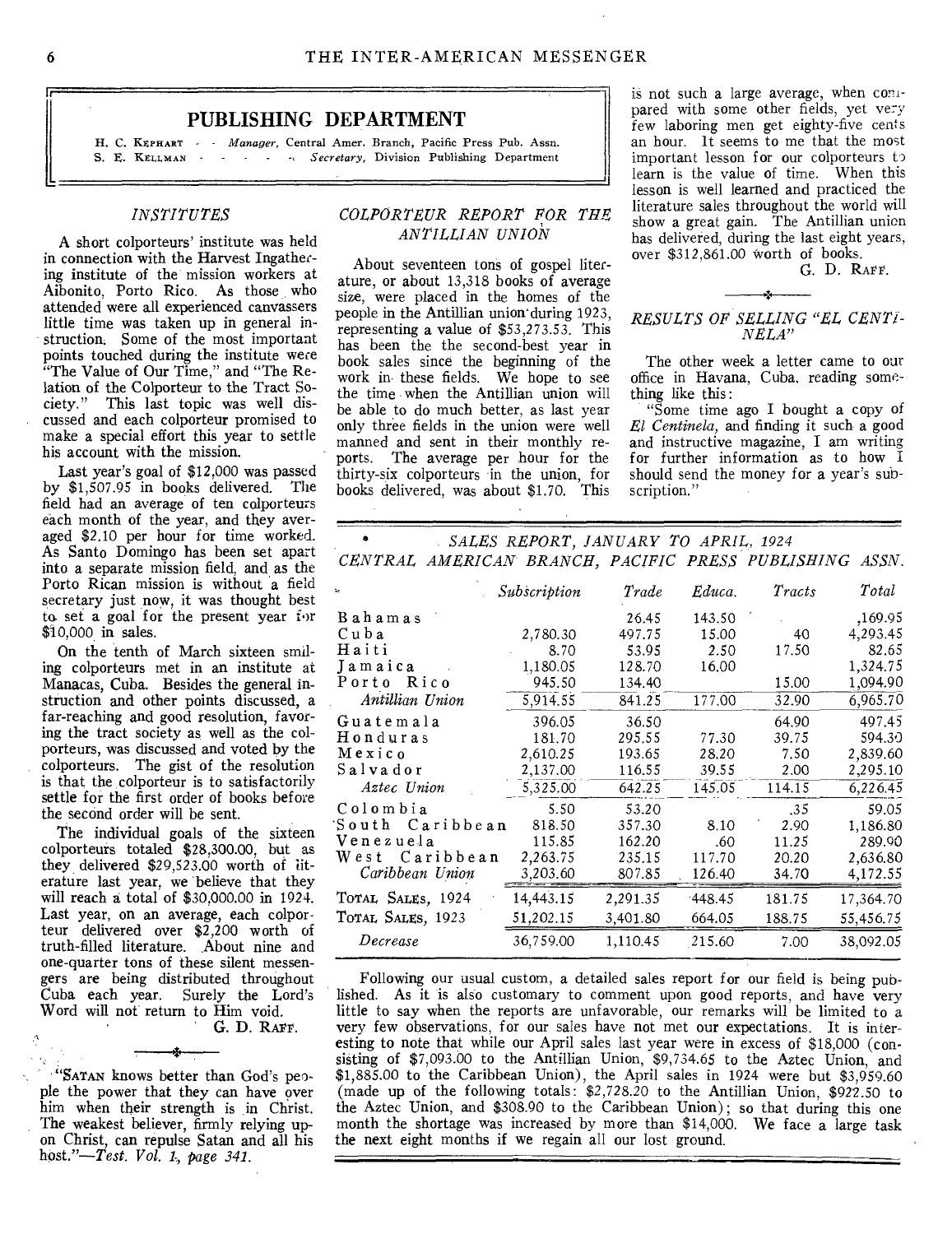The letter was written March 24, 1924. It was answered, and on the twenty-sixth the following reply was received:

"I have just received your very attentive letter of the twenty-fifth, and according to your letter **I** am inclosing *<sup>a</sup>* check for \$1.50, for which please send to my address the magazine *El Centinela*  for one year, and oblige,

*(Signed)* 

Some among the many who buy *El Centinela* may say, "Fifteen cents is a lot of money for such a paper," but the man who sees something in the magazine more valuable than gold or silver says nothing about the price, believing he has found a bargain.

Where one man complains that he does not receive his paper, ten or more are receiving it and are content that they have subscribed.

Where one person makes the statement that the magazine is religious and of very little value, if any, to him, there are ten or a dozen who are reading the paper and are content that it contains good moral reading and explains the prophecies concerning the return of our Lord.

Let us not become discouraged in well doing. How true are the words of our Captain. Speaking of His Word, He says, "It shall not return unto me void, but it shall accomplish that which I please, and it shall prosper *in the thing*  whereto **I** sent it."

Let each magazine seller enlist some one else and train him to sell magazines, and thus help to fulfill the words, "Where there is one colporteur in the field there<br>should be a hundred." G. D. RAFF. should be a hundred."

# s. *BIG WEEK FRUITAGE IN EUROPE*

Brother H. H. Hall, associate secretary of the General Conference Publishing Department, is now spending some time in Europe in the interests of the various mission presses and of the large publishing houses in that division. He passes on the following very interesting paragraphs from a letter Written by Pastor L. H. Christian while at sea on his way to Africa:

"Brother W. E. Read [who had stopped at Cairo, Egypt, on his way down to Africa, and had joined Brother Christian] reports seventeen hundred copies of the new little book, *Sure Word of Prophecy,* already sold in Egypt. Brother Essary [young man from England who is taking up the leadership of our colporteur work in Egypt] seems glad to give himself to colporteur worx.

Samuel [native Egyptian, but speaking English as well as Arabic] is faithful, and has started four other colporteurs. It is a beginning but it can grow. To distribute literature is perhaps the best work of all among these Coptic Christians.

"Brother Read thinks Samuel is having a splendid experience. One day in a large office building of some factory and wholesale house he met in the first room a colporteur from the Nile Mission Press [the office that is doing our printing]. The Nile man had an old carpet bag full of all kinds of tracts and books. As he was in first, Samuel had in part to follow him. It is hard to get permission to sell in these large business concerns, and as Samuel had the permission for only that day he was bound to go through with it.

"At times both men worked in one office among eight to twelve employees. The Nile man spread out his varied assortment, the men looked at it, didn't know what to choose and so bought nothing. Samuel had but his one book---Sure *Word of Prophecy—and* tackled one man at a time, quietly so the other wouldn't get angry, and sold one on an average to every other person. When they got through, the Nile man said, 'Well, that was a pretty strenuous task, but it wasn't so bad. I sold four piasters worth [about seventeen cents]. What was your luck?' Samuel didn't dare to tell him, so he answered, 'Wed, it wasn't exactly a soft snap,' and hurried away. He had sold twenty-five books, worth over \$6.00. Another victory for Adventist colporteur methods!"

Brother Hall adds this note to the letter: "This *Sure Word of Prophecy* is the first book to be gotten out with Mission Press money. *Steps to Christ*  will soon follow and after that *Bible Made Plain,* according to our present plan. We are getting a start in the Arabic world."

Then here are some items from Brother Hall's letter, telling a little about the fruitage of Big Week work. "The Big Day has done great things for us over here. The returns for 1923 from this field and outside will run close to \$37,000. Among the new propositions now are books in Armenian and Turkish for Constantinople, books in Greek for Greece. Serbian *Our Day* for our brethren in Jugoslavia, Bulgarian *Glorious Appearing* and *Angels and Demons* for Bulgaria, *Our Day* in Lithuanian for Lithuania, and a variety of other smaller books now being considered, but not fully decided upon.

"Our missionary secretary brings us word that while he was in Rumania

**the police brought in a number of our colporteurs from outlying districts to turn them over to the police headquarters.** In one instance the colporteur 'persuaded the officer to bring him to our meeting first, and the officer seemed to enjoy the service, and said he would come again."

There seems to be a brisk demand for quantities of the new small books being published by our **publishing houses. Our first shipment of** *On the Eve of Armageddon* lasted only a few days. A larger shipment is now on the way. The publishers report very heavy orders from all sections for this latest book by Elder C. B. Haynes, the author of several other splendid little 25-cent books.

We feel interested in another new little book of which a shipment has just been received—The *Story of Jesits.*  This is the first of a series of small books written in simple language, as far as possible in words of one and two syllables. This attractive little book will surely accomplish much good as it is distributed among those of limited education and among children, **and in** fact among all who appreciate the gospel story told in a simple, easy style.

With this last book we received 'a quantity of another small new **book-- The** *Coming Man of Destiny.* **It** is another valuable addition to the list of small books at the popular price of twenty-five cents.

#### *"EL CENTINELA" CIRCULATION April, 1924*

| Cuba                     | 5,243 |        |
|--------------------------|-------|--------|
| Dominicana               | 301   |        |
| Haiti                    | 1     |        |
| Porto Rico               | 939   |        |
| Antillian Union          |       | 6,484  |
| Guatemala                | 203   |        |
| Honduras                 | 67    |        |
| Mexico                   | 1,706 |        |
| Salvador                 | 552   |        |
| Aztec Union              |       | 2,528  |
| Colombia                 | 1,506 |        |
| South Caribbean          | 7     |        |
| Venezuela                | 707   |        |
| West Caribbean           | 458   |        |
| Caribbean Union          |       | 2,678  |
| Philippines              |       | 59     |
| United States            |       | 1,202  |
| Miscellaneous            |       | 22     |
| TOTAL CIRCULATON         |       | 12,973 |
| Circulation, April, 1923 |       | 7,931  |
| Increase<br>(63.6%)      | 5.042 |        |